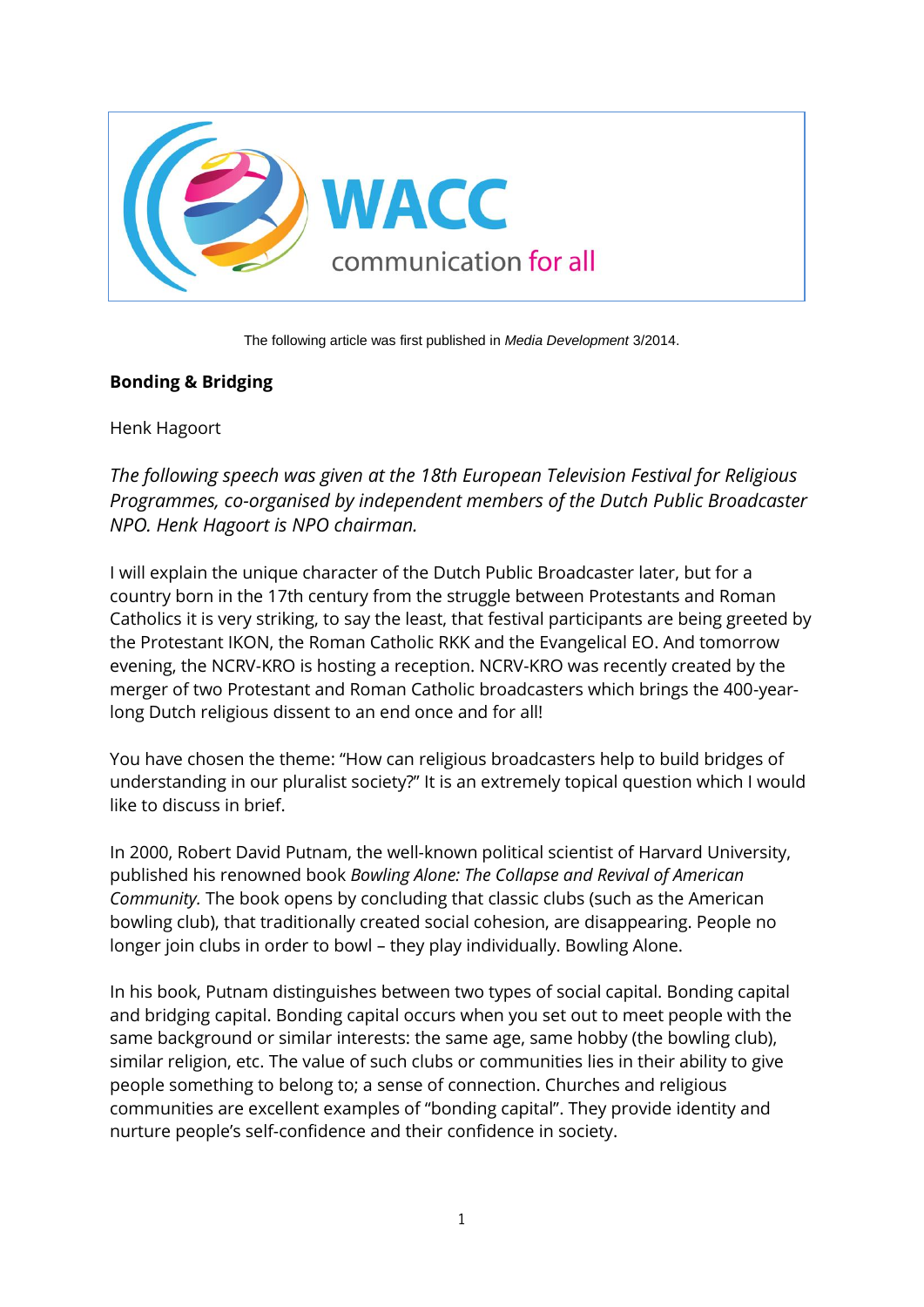Putnam is concerned by the dwindling of bonding capital in America. Others point out that the bowling club has been replaced by groups of friends on Facebook, and argue that new types of bonding capital are emerging. However, the fact remains that, in our society, there is a growing number of people who do not feel connected, and refer to themselves as lonely. They lack "bonding".

Since 2000 (the date Putnam's book was published), the number of Amsterdam residents who describe themselves as extremely lonely has almost tripled. 11% of all adults feel isolated. This equates to 65,000 people living in Amsterdam. Once again it underlines the importance of bonding capital and hence the importance of communities in a society.

On the other hand, building a peaceful society requires more than bonding. It calls for bridging capital, too. Bridging capital arises when people from different backgrounds and groups meet. Bridging allows different groups to share and exchange information. Bridging gives people a chance to gain new insights and learn from each other. And it builds consensus among all kind of groups and communities representing different interests or backgrounds.

Churches and religious communities are traditionally better at bonding than bridging. Bridging capital has become a rare commodity in our western, individualised society. Confidence in the traditional institutions (political parties, trade unions, etc.) is decreasing. Involvement in the European Union – this century's most ambitious bridging project for a peaceful Europe – is waning. Apart from music or sports (such as the World Cup over the next few weeks) there is little that connects different groups in our society.

A public broadcaster is an exception to the rule – which is precisely why we have to cherish our public broadcasters in Europe.

## **Seeing diversity in the media**

A strong public broadcaster (the Dutch public broadcaster reaches 85% of Dutch citizens every week) is vital bridging capital in our society. The people you don't meet at work, at church, or in your neighbourhood, you see and hear in the media. Groups learn about, and from, each other through radio and television.

By making society's diversity transparent, public media give people an opportunity to get to know each other and help to eradicate prejudices. But this is only possible on condition that the public broadcaster represents, and reaches, all groups of the population.

A public broadcaster that only makes programmes for the happy few and restricts its content to culture and news cannot build bridges in society. A marginalised public broadcaster becomes the property of the highly-educated cultural elite and by doing so loses its value for society as a whole. It loses its bridging capital.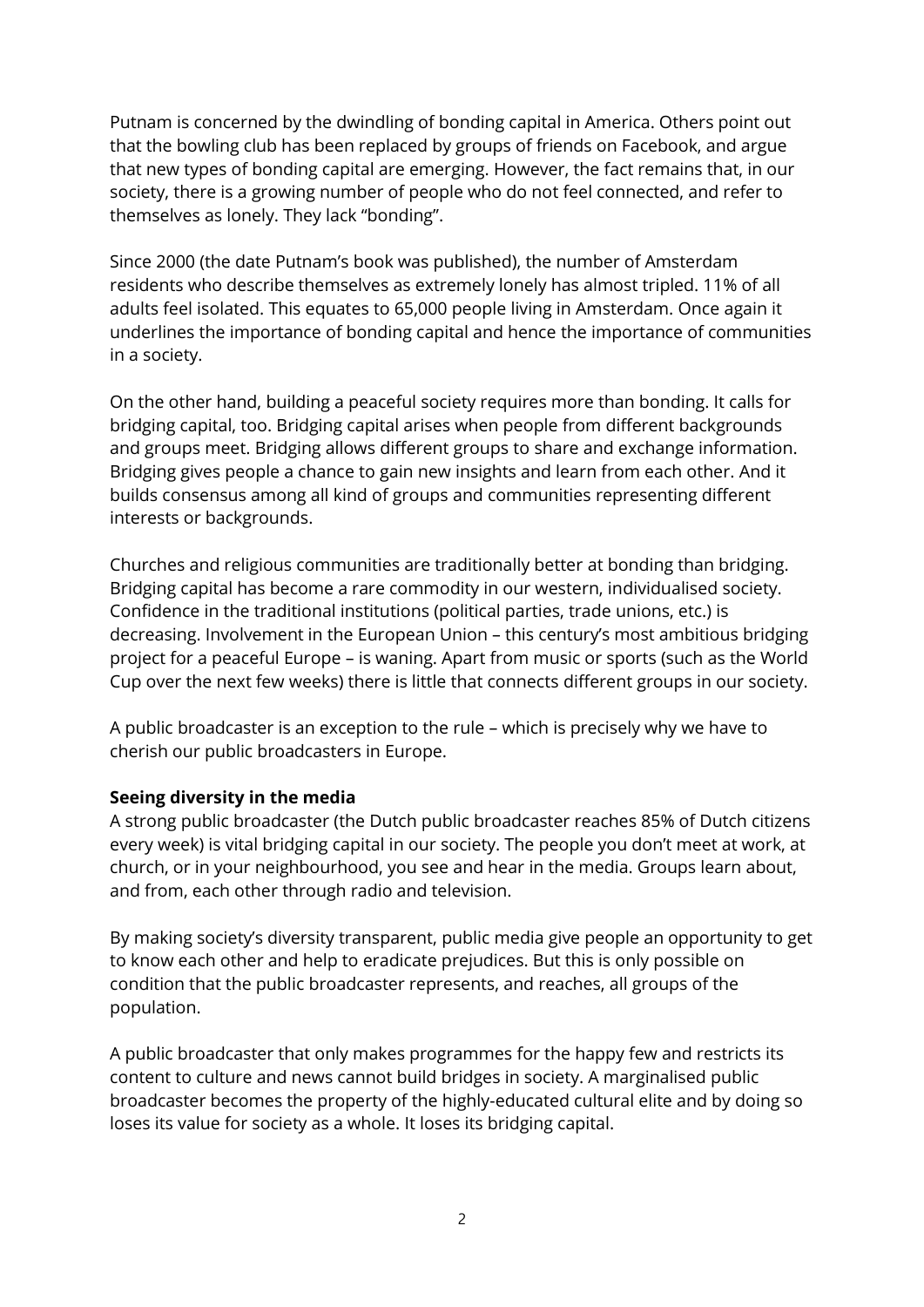The Dutch Public Broadcaster – or NPO – is unique in the way that it unites the power of bonding and bridging. The NPO is not one organisation but a collection of independent broadcasters. The NPO umbrella organisation is responsible for programming and distributing the channels, but the production of the programmes is outsourced to independent broadcasters.

These independent broadcasters are associations of members affiliated on the basis of shared convictions, shared religion or shared interests. They are a prime example of bonding capital. The NPO brings together programmes made from these different perspectives on its general channels, providing the bridging capital. A perfect illustration of bonding and bridging.

## **Building bridges**

Back to the question: how can religious broadcasting help building bridges of understanding in a pluralist society? Or, to put it differently: how can religious programmes act as bridging capital?

The first question is: which bridges need to be built in the 21st century? What are the dividing lines in our society? Which dividing lines are responsible for fostering lack of understanding, prejudices, exclusion and a lack of social cohesion? We all realise that the traditional dividing lines between religions or world views are no longer the biggest factor.

The Netherlands may have arisen in the 17th century, springing from the struggle between Protestants and Roman Catholics, but in our secularised society other dividing lines now play a bigger role. A current and much-debated topic is the dividing line between immigrants and long-standing citizens. I also see this reflected in the programming of this festival.

The focus on Islam as a religion is often closely linked with the theme of immigration and integration. And rightly so: the programme made by the Norwegian public broadcaster about the pilgrimage to Mecca of two Muslims from Oslo can deepen the knowledge and understanding of people you may not come into contact with in your own street or workplace. This is how bridges of understanding are built, and prejudices prevented. The theme of world poverty is another issue I see in many programmes of the festival, which is understandable from the perspective of a religious broadcaster.

However, are these really the themes that threaten to divide our western society in the 21st century, or do they reflect the concerns of the 20th century? Tonight, I will challenge you to focus on another dividing line that worries me, the widening gap between higher and lower educated people in our western society.

A study that appeared last week clearly indicated that inequality is on the rise in the Netherlands, due to two main factors. Firstly, globalisation and digitalisation. Those who are highly educated derive greater benefit from technological advances and